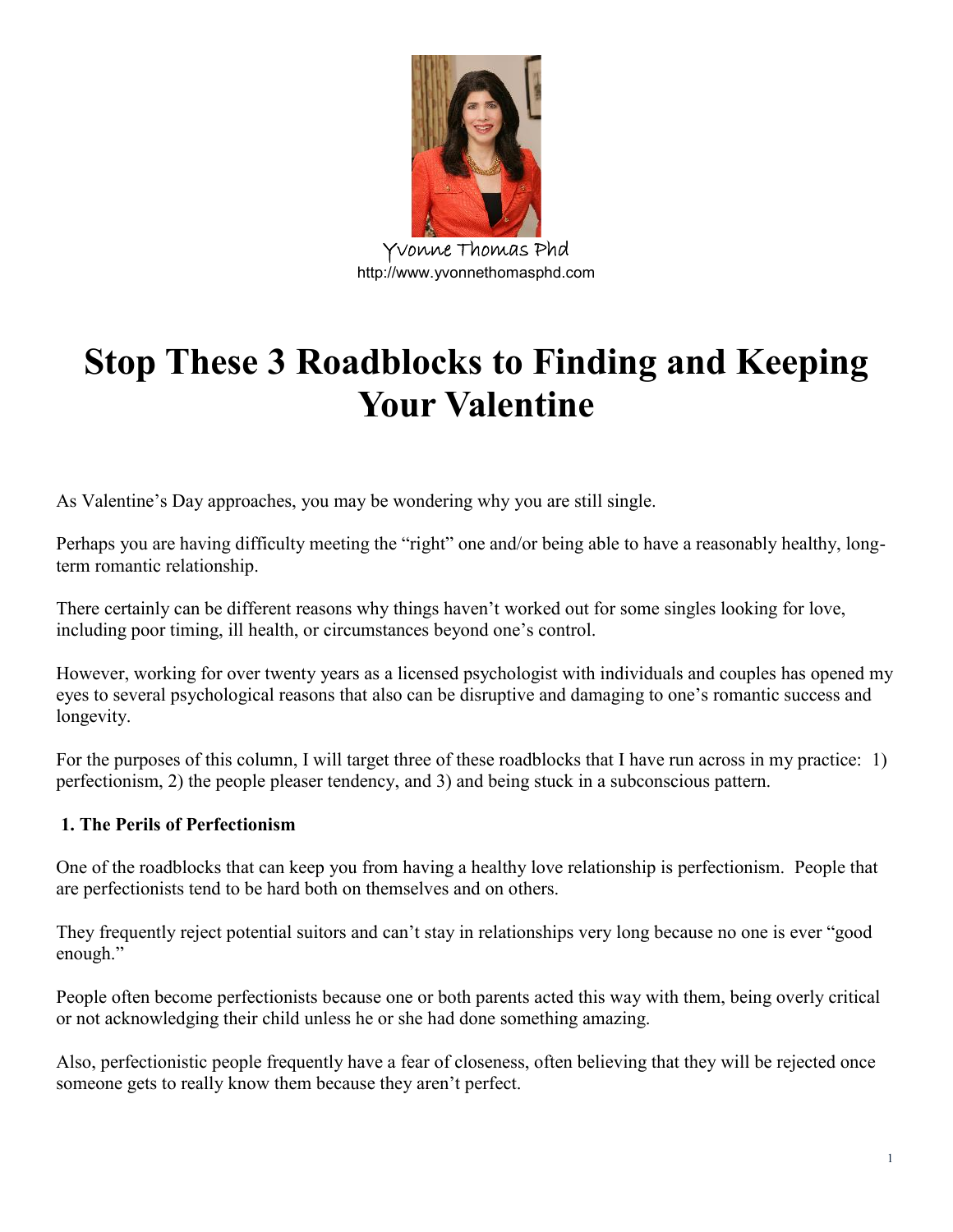Consequently, these people subconsciously may engage in the pre-emptive strike of rejecting someone first before it happens to them.

One way to identify if you are a perfectionist in your love life is to assess over the last ten years what you found wrong in whomever you dated or could have dated during that time span.

In essence, identify what you didn't like about the person and evaluate how critical (or not) was that quality or reason that you made it a deal-breaker to end a relationship or never even start one.

Then, re-evaluate on what your non-negotiables currently are based. They should be about what really matters to you, your priorities, and your values.

If needed, change your non-negotiables to represent these, and then use these as a guide to help you sort through potential candidates, keeping the ones that meet most (it doesn't have to be all!) of these factors.

Realize that no one is perfect and that many people, surprisingly, though not unhappily, often do not end up with whom they thought they would.

So, stop being so rigid with your specifications.

To some tolerable degree, open up your parameters and ranges regarding things like age, height, looks, weight, geographic location, earnings, etc.

By doing this, you will be opening up a whole new world of choices and meeting a greater amount of people who are viable love interests.

## **2. The People Pleaser Problem**

Another roadblock to love is if you are a people pleaser. People pleasers tend to either not know themselves very well or muffle whom they are in order to accommodate and get acceptance from others.

As a result, people pleasers can end up making decisions not based on their true beliefs, wants, or needs, but on what they believe others value.

If you live as a people pleaser, you are living someone else's life and you potentially are choosing a life partner who may be exactly what someone else (i.e., a parent, friend, relative, etc.) thinks is right for you, but, in actuality, may be completely the wrong match.

A person can become a people pleaser if one came from an emotionally or physically volatile home and/or was the "peacemaker" there, trying to keep parents and/or sibling calm and happy with each other and with him or her.

Also, people pleasers tend to have low self-esteem, often due to being dismissed, ignored, or criticized as a kid or teenager for speaking one's mind or because they were never encouraged to figure out or value their own feelings, wants, or needs.

If you are a people pleaser, first you need to reclaim your control over your life by realizing this is YOUR life.

This means that you need to find a way to live a life that represents who you are and what is important to you, instead of trying to live by someone else's standards or preferences.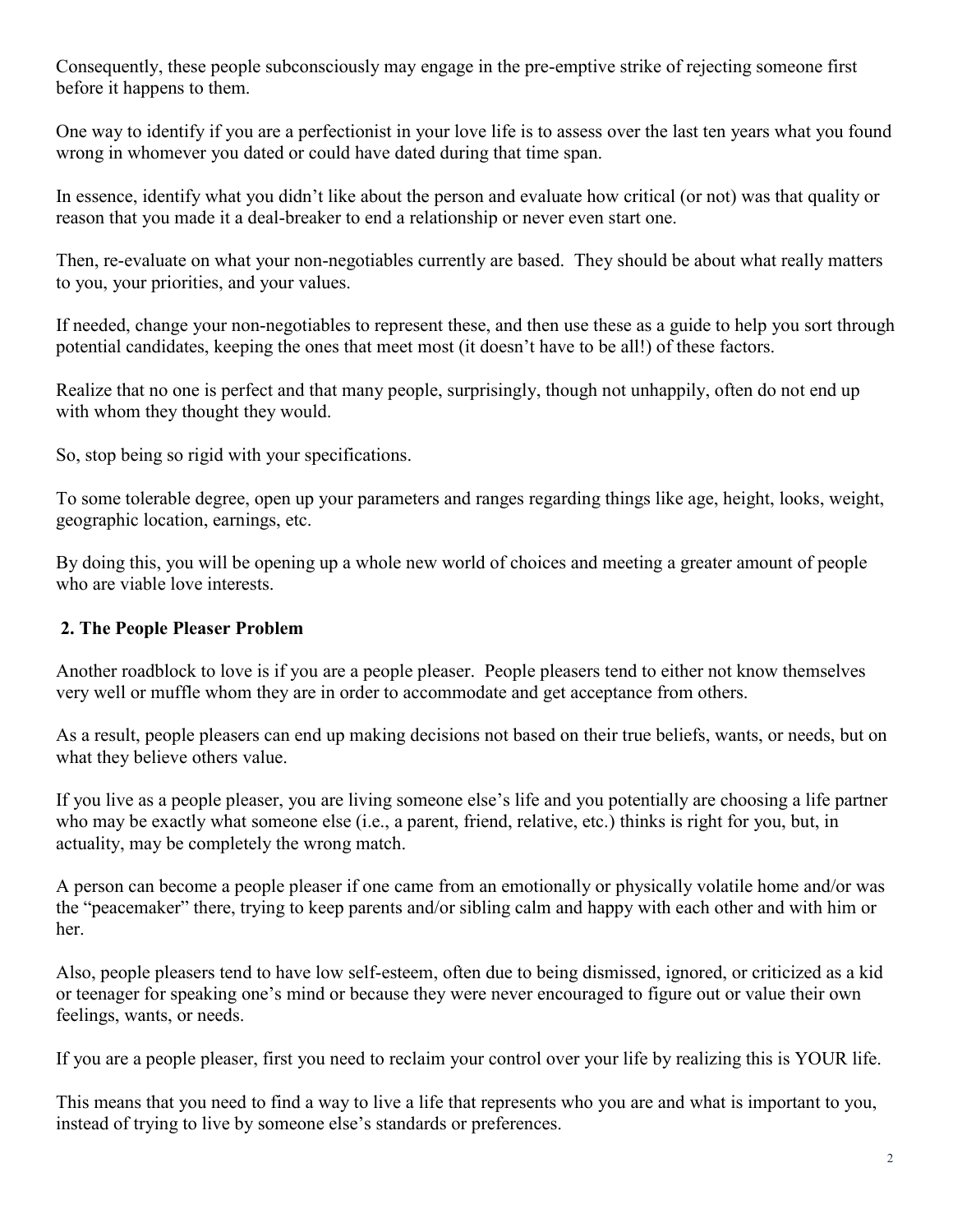(Yes, compromising and valuing a partner's beliefs, wants and needs is critical when you are part of a couple, but not to the point where you and your individual identity disappear.)

To find out whose life you may be living, make a list of what you think are your top ten criteria that you are looking for in a significant other and ask yourself what you value about each point.

If your list truly does reflect who you would be happy and compatible with, try these characteristics out in the dating world and see if you end up being attracted to people that embody these qualities.

However, if it turns out your list is more about what your friends, family, or society in general might value, it's not really YOUR list.

This should be a big warning that you need to find a way to get in touch with and identify what your priorities are in general and, specifically, what you are looking for in a partner.

## **3. Repeating Unhealthy Patterns**

The third roadblock that can derail love is if you keep repeating patterns that prevent you from finding or remaining in a healthy relationship.

The world-renowned "father of psychoanalysis," Sigmund Freud, created the concept "repetition compulsion" in which a person subconsciously keeps repeating unresolved issues from the past with new, significant people in one's life in the hopes of finally getting some resolution with the issue.

The problem is that one can never reach a true resolution with the issue because the original problem has never been adequately dealt with, so, unfortunately, the issue can keep playing out through patterns in new relationships of importance.

The tricky thing about these kinds of patterns is that they can be very subtle.

For example, you know better than to go after the obvious unhealthiness (i.e., if you had an alcoholic parent, one usually knows to not get romantically involved with an alcoholic).

But, you still may be attracted in a more indirect way to someone who leaves you with the same emotional upset.

So, instead of wanting an emotionally shut-down alcoholic, you are drawn to a workaholic who doesn't have time for you or you are attracted to a person who is emotionally unavailable and distant.

The results are still the same, and you still end up feeling emotionally disconnected and neglected as you did with the alcoholic parent.

Remember that repeating one's unresolved issues through patterns is subconscious; people don't deliberately do this to themselves or others.

In fact, many people aren't even aware that they are playing out patterns with new, key individuals that come into their life.

To stop repeating these unhealthy patterns, you first need to look for any common themes in your love relationships so you can pinpoint your particular pattern/s.